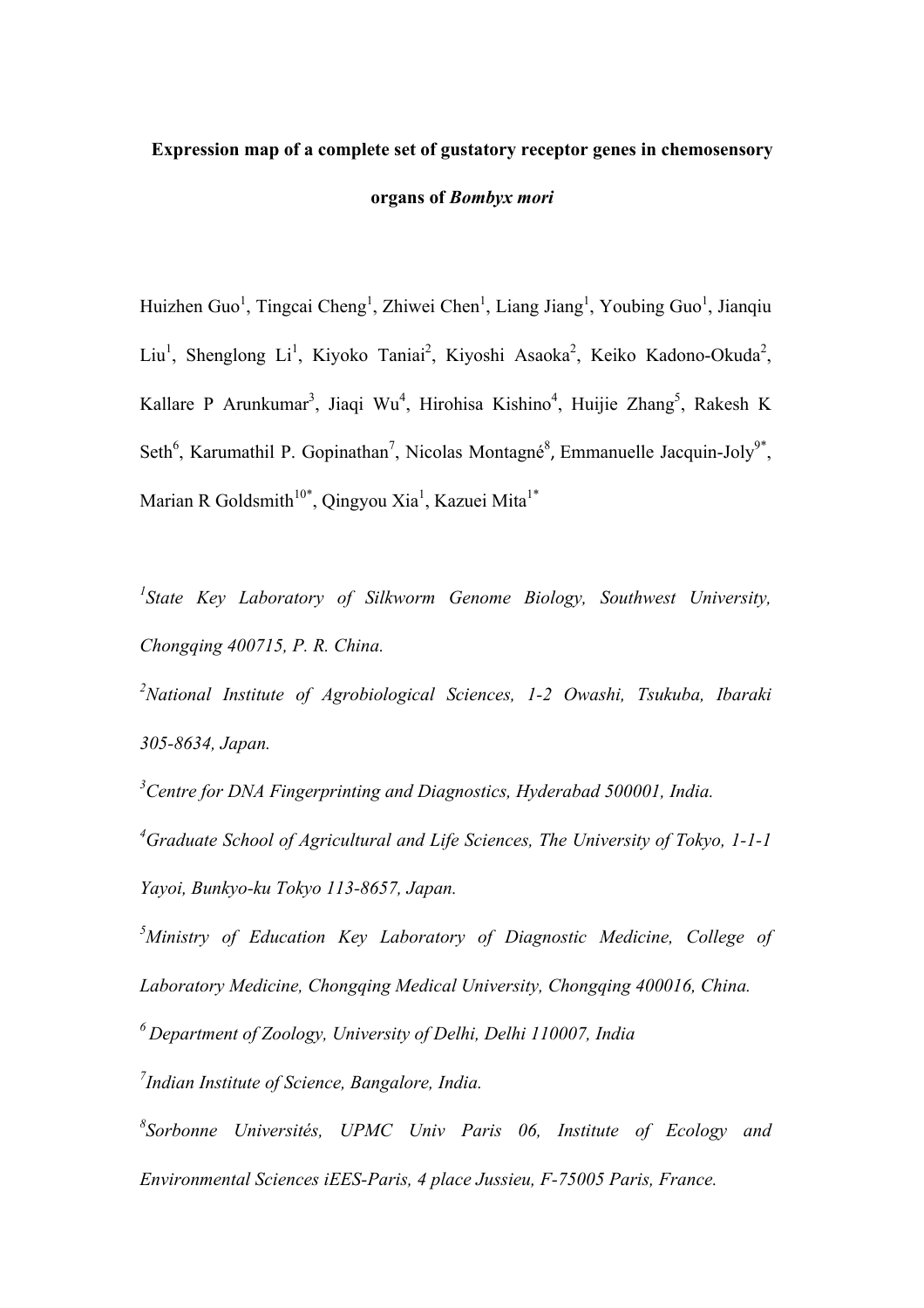*9 INRA, Institute of Ecology and Environmental Sciences iEES-Paris, Route de Saint-Cyr, F-78000 Versailles, France.*

*10University of Rhode Island, Kingston 02881, USA.*

\*Correspondence authors:

State Key Laboratory of Silkworm Genome Biology, Chongqing 400715, China. E-mail: mitakazuei@gmail.com. Tel: +86-18983794244. Fax: +86-023-68250892; Department of Biological Sciences, University of Rhode Island, Kingston, Rhode Island 02881, USA. E-mail: mki101@uri.edu. Tel: 1-401-874-2637. Fax: 1-401-874-2065; and INRA, Institute of Ecology and Environmental Sciences iEES-Paris, Route de Saint-Cyr, F-78000 Versailles, France. E-mail: emmanuelle.joly@inra.fr.

#### **Supplementary information, Document S1**

Document S1. Improvement of *BmGr65* structure and annotation.

#### **Supplementary information, Document S2**

Document S2. Chromosome mapping of *BmGr41, BmGr42* and *BmGr43*.

#### **Supplementary information, Document S2**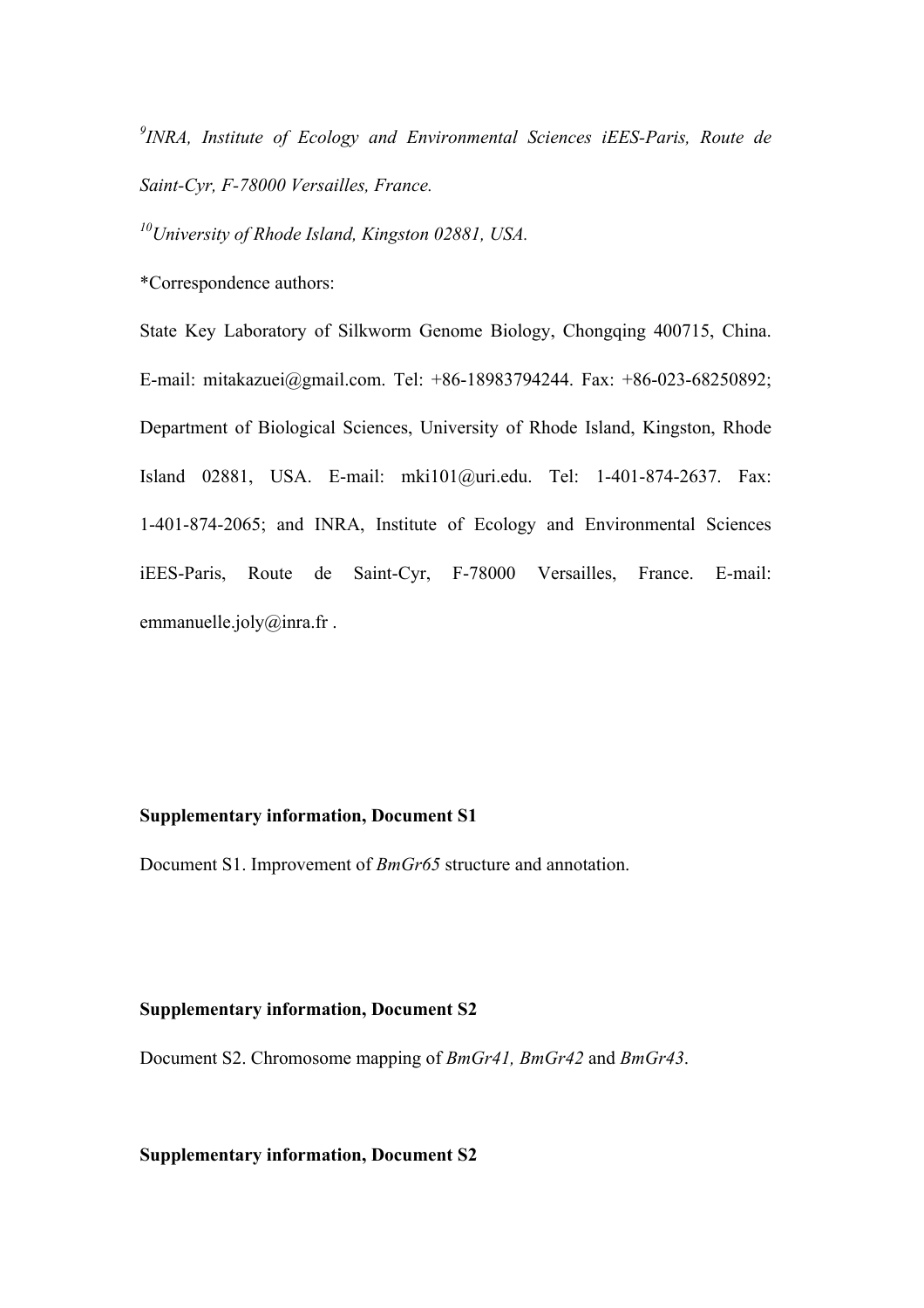Document S3. Gene structure of *BmGr46.*



**Supplementary information, Figure S1**

**Figure S1. Expression profile of** *BmGrs* **in the chemosensory organs of silkworm larvae and adult moths.** MA, moth antenna; LA, larval antenna; LM, larval maxilla; MF, moth foreleg; MM, moth midleg; MH, moth hindleg. All data were evaluated and calculated by RSEM software and RPKM method.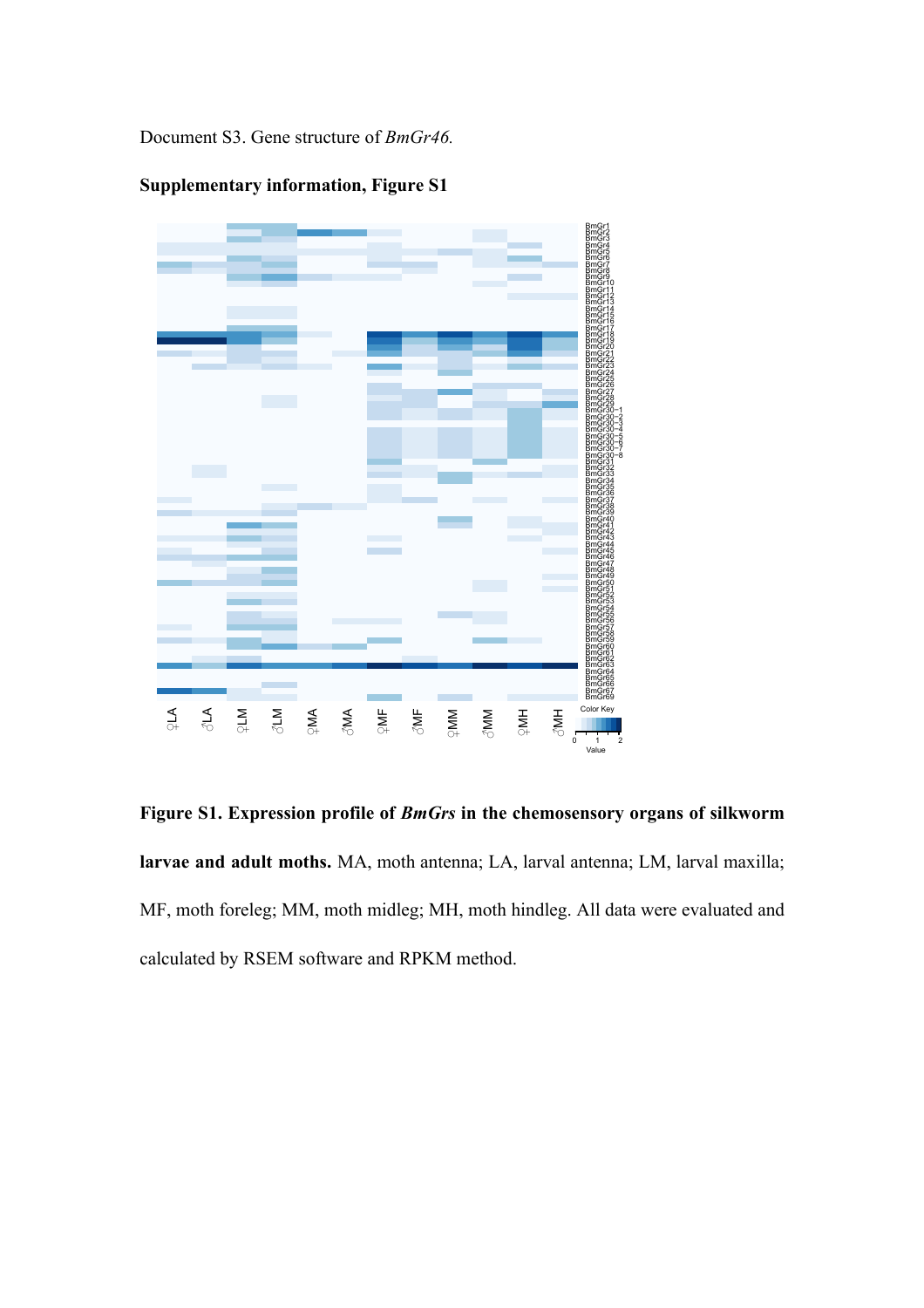

**Supplementary information, Figure S2**

**Figure S2. Comparison of expression of** *BmGrs* **in larval thoracic legs and moth legs.** Data for adults is the same as in Figure 3. LFT, larval first thoracic legs; LST, larval second thoracic legs; LTT, larval third thoracic legs. MF, moth foreleg; MM, moth midleg; MH, moth hindleg.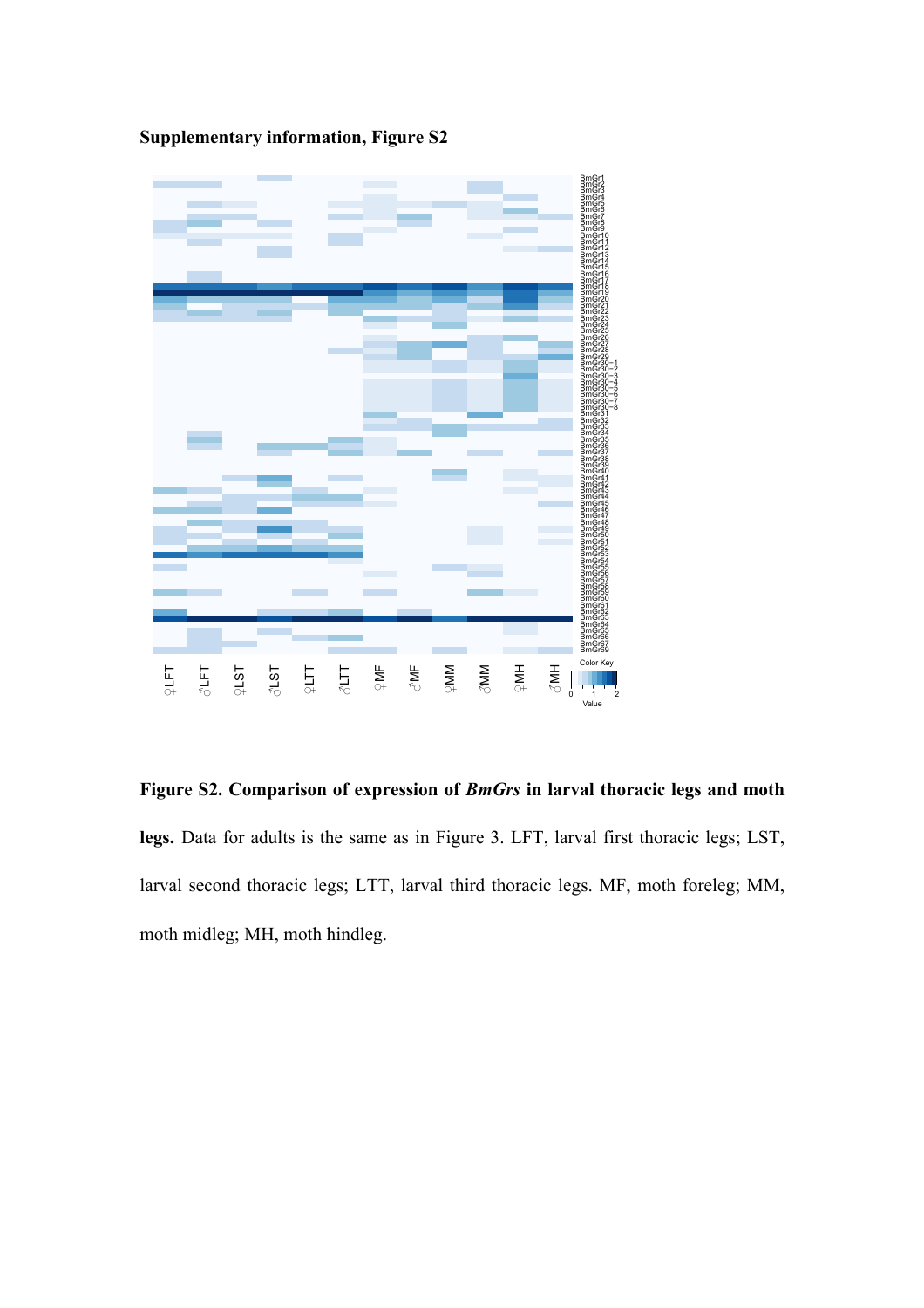

**Supplementary information, Figure S3**

**Figure S3.** *BmGr* **expression patterns in silkworm larval mouthparts.** LMP, larval maxillary palps; LMG, larval maxillary galea; LE, larval epipharynx.